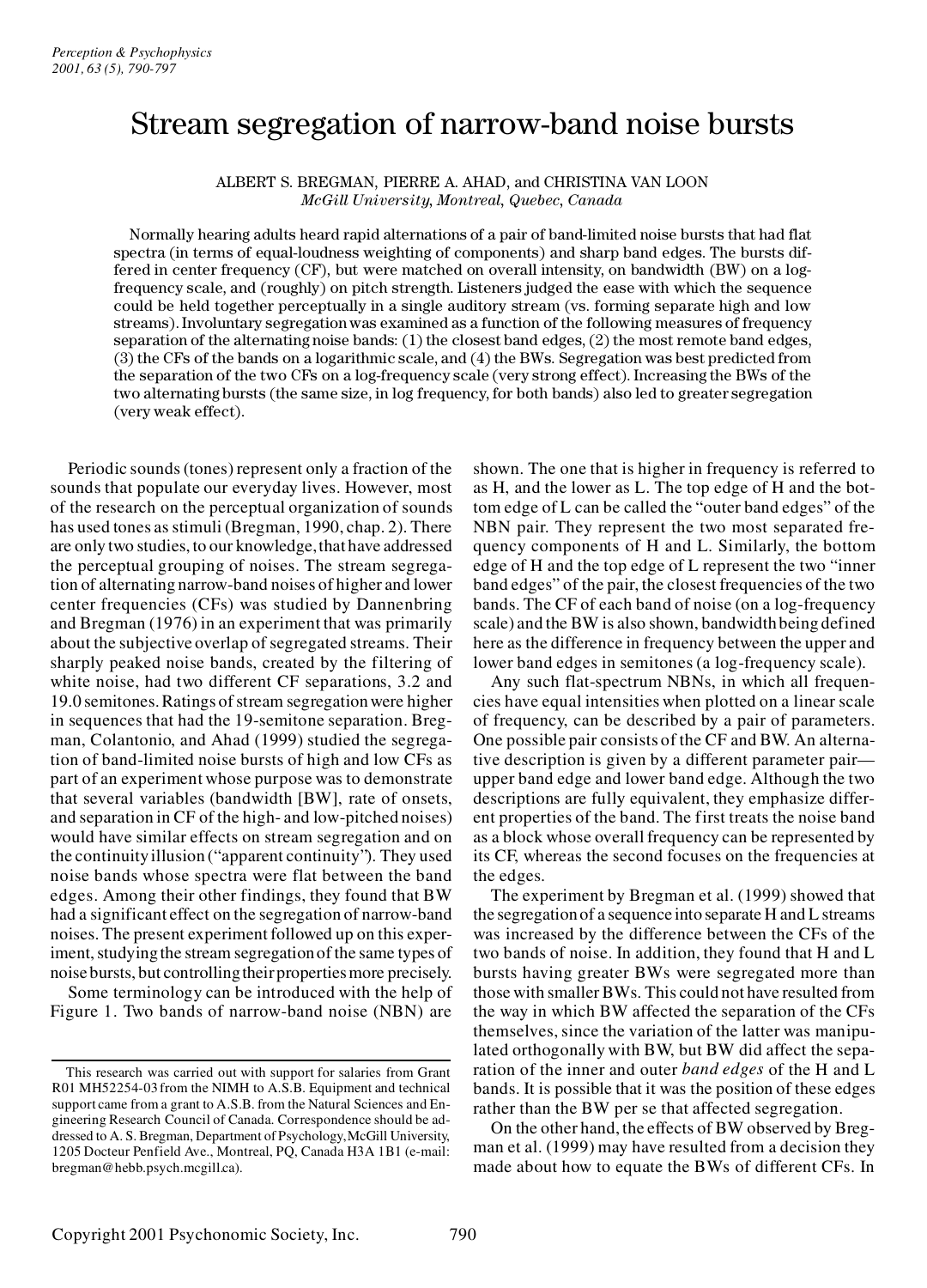

**Figure 1. Outer band edges, inner band edges, and log center frequency for a pair of bursts of narrow-band noise. A higher one (H) and a lower one (L) were rapidly alternated to induce auditory stream segregation. The ordinate represents semitones above**  $(+)$  **and below**  $(-)$  **1000 Hz.** 

pretesting, they had noticed that if noise bands of different CFs had equal BWs, the higher one exhibited greater "pitch strength," sounding more pitchlike and less noisy. They further observed that if the BWs were adjusted according to the size of the critical band at the CF of the band (i.e., keeping constant the ratio of BW to critical band), the H and L bands seemed to have *approximately equal pitch strengths*. Because they believed that differences in pitch strength between H and L bands might affect streaming, they equated the H and L bands on pitch strength rather than BW per se. Thus the actual bandwidths varied as a function of CF. An unavoidable consequence of this was that higher bands, having greater BWs, were actually more intense and sounded louder than lower bands. Because of other constraints in that experiment (the need to use the same signals to study stream segregation and apparent continuity), the H and L bands could not be equalized for intensity. It has been reported by Van Noorden (1975) that intensity differences between alternating tones promoted their segregation into separate streams. If this result can be extrapolated to the case of NBNs, some of the effects of CF separation found by Bregman et al. might be explained by intensity differences. Furthermore, it is possible that the overall BW effects (greater segregation when the alternating H and L, as a pair, showed greater BW) was an indirect product of the correlation between changes in BW and changes in intensity.

In the present experiment, we tried to keep both the pitch strengths *and* the loudnesses of the H and L bands the same. To deal with pitch strength differences, the BWs of the H and L bands were equated in terms of number of semitones. This was done because the semitone is a log-frequency measure—one semitone separation between frequencies is approximately equal to a frequency ratio of 1.06—and critical bands are also approximately equal in log frequency in a large part of their range. Therefore, if the pitch strength of a noise band that is transposed up and down along a critical-band scale remains fairly constant, it should also remain approximately constant on a log-frequency scale. So if BWs are equal on a semitone scale, the NBNs should be approximately equal in pitch strength. Preliminary listening by the experimenters confirmed that this was the case.

To equate for loudness, first the physical intensities of all NBNs were equated (on RMS amplitude for the entire burst) by digital synthesis. Then, at the time of playback, they were passed through a graphic equalizer to impose a compensation for the effects of frequency on perceived loudness. So while the resulting bands were no longer flat in their physical spectra, they would be flat if plotted on a loudness scale. The present experiment asked how well the following measures predicted stream segregation: (1) separation of CFs, (2) separation of inner band edges, and (3) separation of outer band edges.

## **METHOD**

## **Listeners**

The listeners were initially 11 women and 14 men, drawn from a university population. The results from 1 man were discarded due to apparatus problems during testing, leaving 24 listeners. All underwent a short hearing test to ensure that they could hear pure tones in the same frequency range as the NBN stimuli (250–4000 Hz) at intensities equal to or less than 15 dBA. None were rejected by this criterion.

#### **Stimuli**

The NBNs were noise bursts, 65 msec in duration, including 10 msec onset and offset ramps that were linear changes in amplitude. The bursts were created by the summation of a large number of closely spaced sinusoidal components in random phases. The frequencies of these components were spaced by 1 Hz starting from the lower band edge to the upper band edge. For example, a noise band running from 4 semitones above 1000 Hz (1260 Hz) to 8 semitones above 1000 Hz (1587 Hz) is generated by the addition of 328 frequency components of equal amplitude and random phase. This was exactly the same method as was used by Bregman et al. (1999).

Higher (H) and lower (L) NBNs were presented in a cycle and played in a galloping pattern whose structure can be described by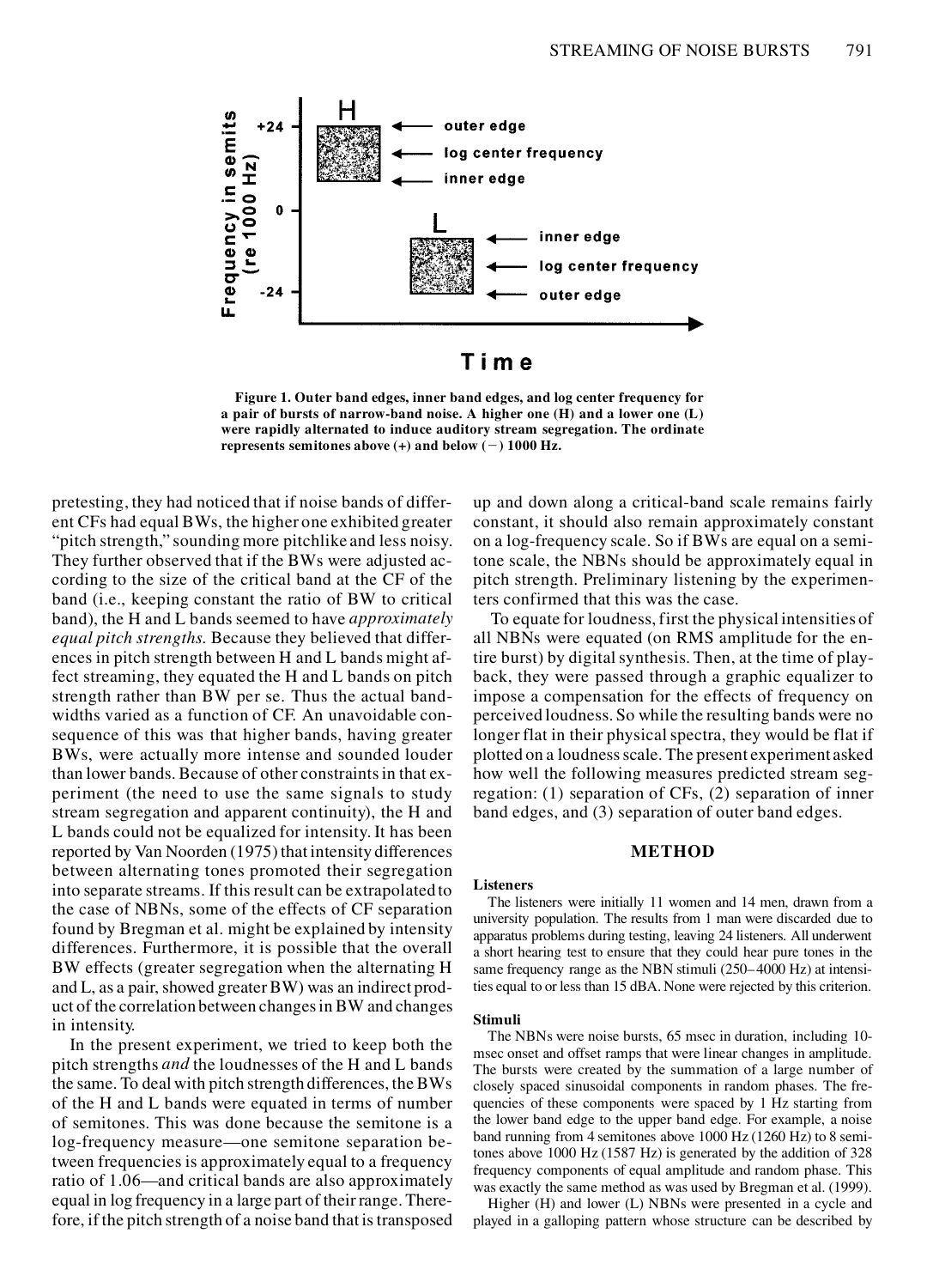the letter sequence, HLH–HLH– . .. . The dash in the letter sequence "HLH–" represents a 100-msec silence (as if an L and the subsequent interburst silence had been omitted). When stream segregation takes place, the listener hears two streams, one formed of the H bands (H–H–H–H– . . .) and the other formed of the L bands, re peating at half the rate  $(L_{--}-L_{--}...).$ 

The 400-msec pattern (HLH–) was repeated 12 times, for a total trial duration of 4.8 sec, with a linear fade-in of amplitude over the first three cycles. Each "HLH–" triplet was timed as follows: 65 msec H burst, 35-msec silence, 65-msec L burst, 35-msec silence, 65-msec H burst, 35-msec silence, 100-msec silence. Hence the duration of each "HLH–" triplet was 400 msec. The stimulus onset asynchrony (SOA) for successive H bursts (ignoring the L bursts) was 200 msec, whereas the SOA for the L noises taken alone was 400 msec. The high and low NBNs were placed symmetrically around 1000 Hz on a semitone (log-frequency) scale.

Table 1 shows the descriptions of all the NBNs used in the ex periment, expressed in semitones above 1000 Hz. Semitones form a logarithmic scale; one semitone difference between two tones (which corresponds to the difference between the notes  $C$  and  $C\ddagger$  in Western music) corresponds to a ratio of 1.06 between them. Only the values for the H bands are given, since the L bands were placed symmetrically below 1000 Hz, on a semitone scale. We used negative numbers to represent values below 1000 Hz. Therefore the displacements of the L bands from 1000 Hz are the negative of those shown in the table. The parameters are outer band edge (e.g., the upper edge of the H band), CF, and inner band edge (e.g., the lower edge of the H band). For each condition, we also show the results of the experiment—the mean rated segregation on a 1–7 scale, with higher numbers indicating greater segregation. Standard errors are shown in parentheses.

When a negative value is given for the frequency of the inner H band, this indicates that it was below 1000 Hz, so that the H band partially crossed the 1000-Hz midpoint. Since the corresponding L band crossed the midpoint in a symmetrical manner, this meant that there was overlap of the frequencies of H and L bands. The *separations* (or overlaps) of the H and L bands were twice the values shown in Table 1 and Figure 2, since the deviations of the H and L bands from 1000 Hz must be added together to determine the H–L separation. Therefore the actual separations, shown in Figure 2, are twice those shown in Table 1.

Three series of conditions were designed: A, B, and C. Each varied a different description of frequency separation orthogonally with BW. The first part of Table 1 shows the frequency parameters for Series A, in which the *outer band edge* and BW were varied orthogonally. Since each value of the outer band edge was held con stant while BW varied, the variation in BW forced a corresponding variation in the CF and the inner band edge. BWs were 16, 12, 8, and 4 semitones. The outer band edges (distances between extreme edges of the H and L bands) were *separated* by 48, 42, 36, and 30 semitones. These values were used in Series A (Figure 2).

The second part of Table 1 shows the frequency parameters for a second series of conditions (Series B). This time the *inner band edge* and BW were varied orthogonally. In this series, it was the changes in the separation between the outer band edges of H and L bands that produced the different BW levels, pulling the CFs along with them. BWs were 16, 12, 8, and 4 semitones. Inner band edges were  $-2$  (overlapped by 2), 4, 10, and 16 semitones apart. These values were used in Series B (Figure 2).

The third part of Table 1 shows the frequency parameters for a third series of conditions (Series C). This time, *CF* and BW were varied orthogonally, with each CF held constant across the four levels of BW. In this case it was the symmetrical variations in the upper and lower edges that produced the different BW levels. BWs were 16, 12, 8, and 4 semitones. CFs were 6, 12, 18, and 24 semitones apart. These values were used in Series C (Figure 2).

#### **Procedure**

The task of the listeners was to try to "hold on to the simple melody" (i.e., the galloping triplet pattern). To do this, they had to hear the sequence as integrated. At the end of a trial they rated their difficulty on a 7-point scale, from 1 (*very easy*) to 7 (*very difficult*). When listeners are asked to try to hold on to the sequence as a whole, this can be done only when the frequency separations are below Van Noorden's (1975) "temporal coherence boundary." It is this boundary that is known to be affected by both the frequency separation and the speed of pure tones. We assumed that the same would hold true for NBNs.

In a preliminary training period, stream segregation was explained to the listeners by way of pictures and auditory demonstrations, em ploying NBNs that unambiguously led to one-stream or two-stream percepts. It was verified that all listeners understood the distinction between segregation and integration. Then they were further trained by being run once through all 48 experimental conditions in a ran domized order so they could adjust their use of the rating scale to the range of percepts and become familiar with the procedure. Then, in the experiment proper, listeners completed two blocks of 48 trials. Each block presented all 48 conditions in a random order. There was a new randomization of order for each block and each listener.

#### **Apparatus**

The signals were synthesized with the use of MITSYN 8.1 signalprocessing software (Henke, 1990) at 20,000 samples per second, output via a 16-bit D/A converter, and low-pass filtered through a passive Chebyshev filter having a 3-dB cutoff at 8 kHz and a falloff of approximately 142 dB/octave. Listeners were tested individually in an audiometric chamber. The sounds were presented binaurally over Sennheiser HD-414 headphones. The preliminary hearing test used a Maico Instruments Model MA 27 Series 101 tone generator on the pulse setting.

#### **Intensity**

The RMS amplitudes of the NBNs in the experiment were equated by the synthesis. The intensity correction was applied to each NBN as a whole, and therefore equally to all its frequency com ponents so that, at this stage, the band remained flat in amplitude. At the time of playback, all intensities were measured using a flatplat coupler between the headphones and an SPL meter. The playback intensity was calibrated by setting to 60 dB (B weighting) a long version of the noise burst centered at 1000 Hz, with a BW of 16 semitones (749–1888 Hz). After amplification, the signals passed through an analog graphic equalizer to impose an equal-loudness compensation based on the Fletcher-Munson curve at 60 dB, the level at which the sounds would be presented. (This curve shows the intensity boost for a pure tone at various frequencies required for it to sound as loud as a 60-dB pure tone at 1000 Hz.) Imposing this compensation caused the spectra to no longer be exactly flat in am plitude; however, they were intended to be approximately flat in terms of the perceived loudness of their components.

# **RESULTS**

Since this was not a fully orthogonal design, it was impossible to analyze all the data at once. Consequently, mean rating data for Series A, B, and C (Table 1 and Figure 2) were analyzed separately as two-way, withinsubjects designs using the multivariate analysis of variance (MANOVA) model.

### **Series A**

Analysis of the outer band edge by BW (first part of Table 1 and top panel of Figure 2) showed highly signif-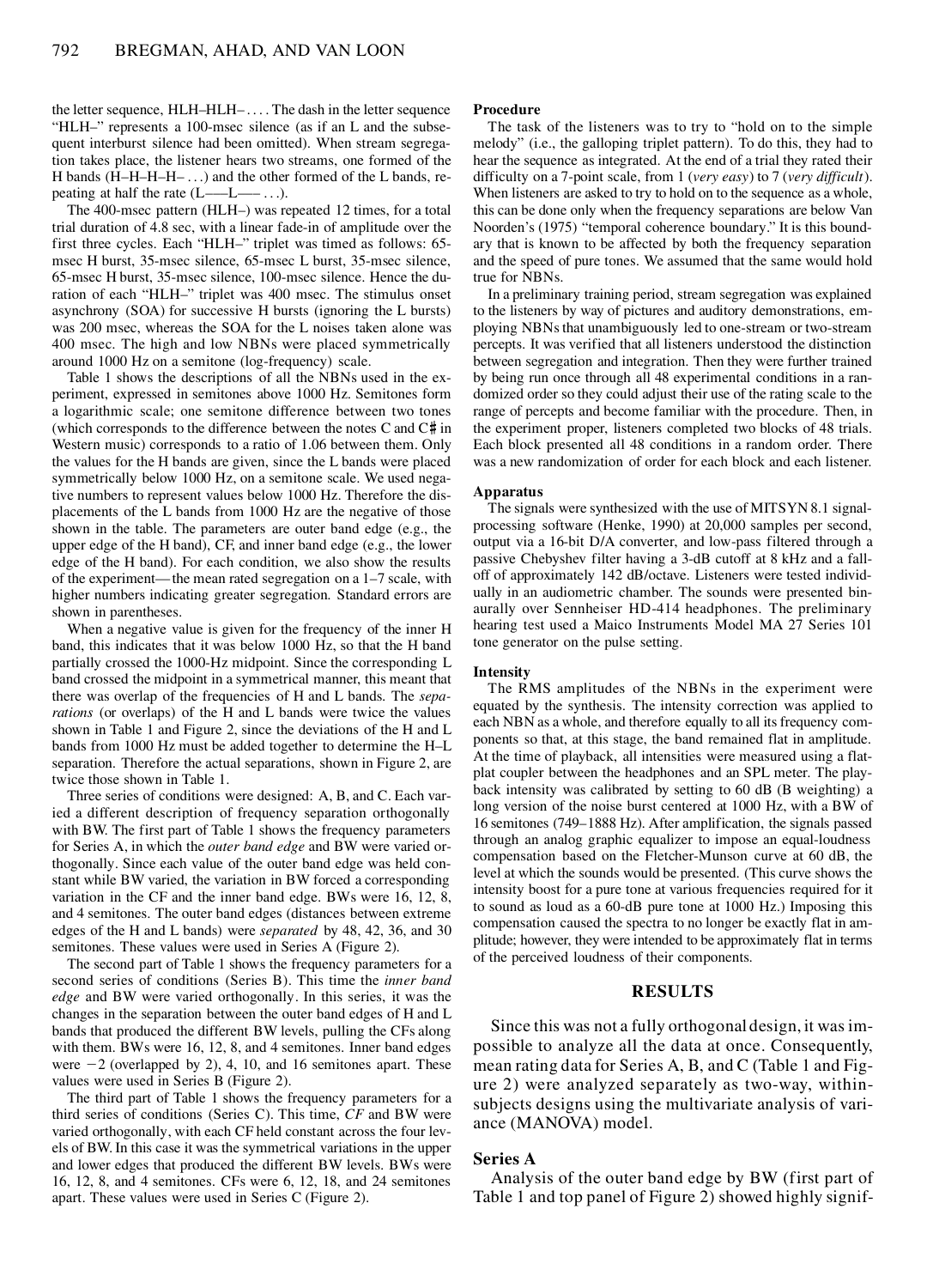|                                                       |                  |                 |                        |                    | Frequency Specifications of H Bands and Rated Segregation for Each Condition |                       |                 |                               |                          |                                                                                                                                                                                                                                                                                                                                                                                                                                                                                                                                                                                                                                                                                                                                                                                                                                                  |                        |                               |                 |                |
|-------------------------------------------------------|------------------|-----------------|------------------------|--------------------|------------------------------------------------------------------------------|-----------------------|-----------------|-------------------------------|--------------------------|--------------------------------------------------------------------------------------------------------------------------------------------------------------------------------------------------------------------------------------------------------------------------------------------------------------------------------------------------------------------------------------------------------------------------------------------------------------------------------------------------------------------------------------------------------------------------------------------------------------------------------------------------------------------------------------------------------------------------------------------------------------------------------------------------------------------------------------------------|------------------------|-------------------------------|-----------------|----------------|
|                                                       | Series A Trials: |                 |                        |                    |                                                                              | Series B Trials:      |                 |                               |                          |                                                                                                                                                                                                                                                                                                                                                                                                                                                                                                                                                                                                                                                                                                                                                                                                                                                  | Series C Trials:       |                               |                 |                |
| Outer Band Edge (in Bold) Varied Orthogonally With BW |                  |                 |                        |                    | Inner Band Edge (in Bold) Varied Orthogonally With BW                        |                       |                 |                               |                          | Center frequency (in Bold) Varied Orthogonally With BW                                                                                                                                                                                                                                                                                                                                                                                                                                                                                                                                                                                                                                                                                                                                                                                           |                        |                               |                 |                |
|                                                       |                  |                 | Bandwidth in Semitones |                    |                                                                              |                       |                 | <b>Bandwidth in Semitones</b> |                          |                                                                                                                                                                                                                                                                                                                                                                                                                                                                                                                                                                                                                                                                                                                                                                                                                                                  |                        | <b>Bandwidth in Semitones</b> |                 |                |
|                                                       | $\frac{6}{2}$    | $\overline{c}$  | $\infty$               | 4                  |                                                                              | $\frac{6}{2}$         | $\overline{12}$ | $^{\circ}$                    | 4                        |                                                                                                                                                                                                                                                                                                                                                                                                                                                                                                                                                                                                                                                                                                                                                                                                                                                  | $\frac{6}{2}$          | $\overline{12}$               | $^{\circ}$      | 4              |
| Outer band edge                                       |                  |                 |                        |                    | Outer band edge                                                              | 51                    |                 |                               |                          | Duter band edge                                                                                                                                                                                                                                                                                                                                                                                                                                                                                                                                                                                                                                                                                                                                                                                                                                  |                        |                               |                 |                |
| Center frequency                                      |                  |                 |                        |                    | Center frequency                                                             |                       |                 |                               |                          | Center frequency                                                                                                                                                                                                                                                                                                                                                                                                                                                                                                                                                                                                                                                                                                                                                                                                                                 |                        |                               |                 |                |
| Inner band edge                                       |                  |                 |                        |                    | Inner band edge                                                              |                       |                 |                               |                          | Inner band edge                                                                                                                                                                                                                                                                                                                                                                                                                                                                                                                                                                                                                                                                                                                                                                                                                                  |                        |                               |                 |                |
| Rated Segregation                                     | (0.25)           | 0.25<br>5.83    | $5.30$<br>$0.24$       | 5.83<br>0.26)      | Rated segregation                                                            | (0.34)<br>2.58        | 0.23            | 0.10                          | 0.29                     | Rated segregation                                                                                                                                                                                                                                                                                                                                                                                                                                                                                                                                                                                                                                                                                                                                                                                                                                | 0.10<br>$\bar{\omega}$ | (0.16)<br>4.                  | 0.07            | 0.06           |
| Outer band edge                                       |                  |                 |                        |                    | Outer band edge                                                              | $\overline{18}$       | 4               |                               |                          | Outer band edge                                                                                                                                                                                                                                                                                                                                                                                                                                                                                                                                                                                                                                                                                                                                                                                                                                  | 그                      | $\overline{\mathcal{C}}$      |                 |                |
| Center frequency                                      |                  |                 |                        |                    | Center frequency                                                             | $\overline{10}$       |                 |                               |                          | Center frequency                                                                                                                                                                                                                                                                                                                                                                                                                                                                                                                                                                                                                                                                                                                                                                                                                                 |                        |                               |                 |                |
| Inner band edge                                       |                  |                 |                        |                    | Inner band edge                                                              | $\mathbf{a}$          | $\infty$ M      | $\frac{6}{3}$                 |                          | Inner band edge                                                                                                                                                                                                                                                                                                                                                                                                                                                                                                                                                                                                                                                                                                                                                                                                                                  |                        |                               | $\frac{2}{3}$   |                |
| Rated segregation                                     | 5.73             | 5.96            |                        |                    | Rated segregation                                                            | 4.98                  | 4.19            | 2.52                          | $-54$                    | Rated segregation                                                                                                                                                                                                                                                                                                                                                                                                                                                                                                                                                                                                                                                                                                                                                                                                                                | 2.58                   | 2.60                          | 2.81            | 2.44           |
|                                                       | (0.26)           | (0.20)          | $5.96$<br>$(0.21)$     | $5.88$<br>$(0.26)$ |                                                                              | (0.28)                | (0.30)          | (0.25)                        | 0.13                     |                                                                                                                                                                                                                                                                                                                                                                                                                                                                                                                                                                                                                                                                                                                                                                                                                                                  | (0.28)                 | (0.24)                        | (0.26)          | (0.18)         |
| Outer band edge                                       | $\mathbf{18}$    | $\overline{18}$ | 18                     | $\overline{18}$    | Outer band edge                                                              |                       |                 | ≌                             | σ                        | Outer band edge                                                                                                                                                                                                                                                                                                                                                                                                                                                                                                                                                                                                                                                                                                                                                                                                                                  |                        | $\overline{5}$                | Z               |                |
| Center frequency                                      |                  |                 | $\overline{1}$         | 16                 | Center frequency                                                             | $\overline{c}$        |                 | $\circ$                       |                          | Center frequency <sup>2</sup>                                                                                                                                                                                                                                                                                                                                                                                                                                                                                                                                                                                                                                                                                                                                                                                                                    |                        |                               |                 |                |
| Inner band edge                                       |                  |                 | $\overline{10}$        | $\overline{1}$     | Inner band edge                                                              | $\boldsymbol{\omega}$ |                 | <b>In</b>                     |                          | Inner band edge                                                                                                                                                                                                                                                                                                                                                                                                                                                                                                                                                                                                                                                                                                                                                                                                                                  |                        |                               | $\sim$          |                |
| Rated segregation                                     | 5.21             | 5.81            | $\frac{5.67}{(0.21)}$  | $5.48$<br>$(0.27)$ | Rated segregation                                                            | 6.02                  | 5.52            | 4.71                          | 3.19                     | Rated segregation                                                                                                                                                                                                                                                                                                                                                                                                                                                                                                                                                                                                                                                                                                                                                                                                                                | 4.67                   | 4.50                          | 4.75            | 4.56           |
|                                                       | (0.23)           | (0.20)          |                        |                    |                                                                              | (0.23)                | (0.22)          | (0.23)                        | (0.26)                   |                                                                                                                                                                                                                                                                                                                                                                                                                                                                                                                                                                                                                                                                                                                                                                                                                                                  | (0.26)                 | (0.31)                        | (0.30)          | (0.28)         |
| Outer band edge                                       | 15               | ഇ               |                        | īΘ                 | Outer band edge                                                              | $\overline{z}$        | $\overline{c}$  | $\overline{16}$               | $\overline{\mathcal{C}}$ | Outer band edge                                                                                                                                                                                                                                                                                                                                                                                                                                                                                                                                                                                                                                                                                                                                                                                                                                  | $\Omega$               | 18                            | $\overline{16}$ | ₹              |
| Center frequency                                      |                  |                 |                        |                    | Center frequency                                                             | $\overline{16}$       | $\overline{4}$  | $\overline{\omega}$ $\infty$  | $\subseteq$              | Center frequency <sup>2</sup>                                                                                                                                                                                                                                                                                                                                                                                                                                                                                                                                                                                                                                                                                                                                                                                                                    | $\overline{1}$         | $\overline{a}$                | $2 \times 5$    | $\overline{2}$ |
| Inner band edge                                       | $\overline{1}$   |                 |                        |                    | Inner band edge                                                              | $\infty$              | $\infty$        |                               | $\infty$                 | Inner band edge                                                                                                                                                                                                                                                                                                                                                                                                                                                                                                                                                                                                                                                                                                                                                                                                                                  | 4                      | $\circ$                       |                 |                |
| Rated segregation                                     | 3.58             | 4.85            | 5.06                   | 5.40               | Rated segregation                                                            | 6.25                  | 5.63            | 5.50                          | 4.92                     | Rated segregation                                                                                                                                                                                                                                                                                                                                                                                                                                                                                                                                                                                                                                                                                                                                                                                                                                | 5.60                   | 5.42                          |                 | 5.33           |
|                                                       | (0.23)           | (0.28)          | (0.23)                 | (0.26)             |                                                                              | (0.18)                | (0.27)          | (0.24)                        | (0.25)                   |                                                                                                                                                                                                                                                                                                                                                                                                                                                                                                                                                                                                                                                                                                                                                                                                                                                  | (0.19)                 | (0.25)                        | (0.20)          | (0.24)         |
| multiply by $4.9$                                     |                  |                 |                        |                    |                                                                              |                       |                 |                               |                          | and hence the overlap of H and L bands. The <i>separation</i> of the outer and the inner bands of the H bands from those of the L bands and the separation of CFs are twice the values shown in the table. The<br>000 Hz. The displacements of the L bands from 1000 Hz are the negative of the given displacements. Negative values for the inner band edge of H bands indicate negative displacements relative to 1000 Hz.<br>Note-Frequencies are expressed in semitones relative to 1000 Hz. For brevity, only the frequency specifications for the H bursts are shown, because the H and L noise bands are symmetrical about<br>means of the rated integration difficulty are also shown, where 1 was easy and 7 was hard to integrate (i.e., more segregated). Standard errors are shown in parentheses; to calculate standard deviations, |                        |                               |                 |                |

Table 1<br>**Prequency Specifications of H Bands and Rated Segregation for Each Condition** 

means of the rated integration difficulty are also shown, where I was *easy* and 7 was *hard to integrate* (i.e., more segregated). Standard errors are shown in parentheses; to calculate standard deviations,<br>multiply by 4.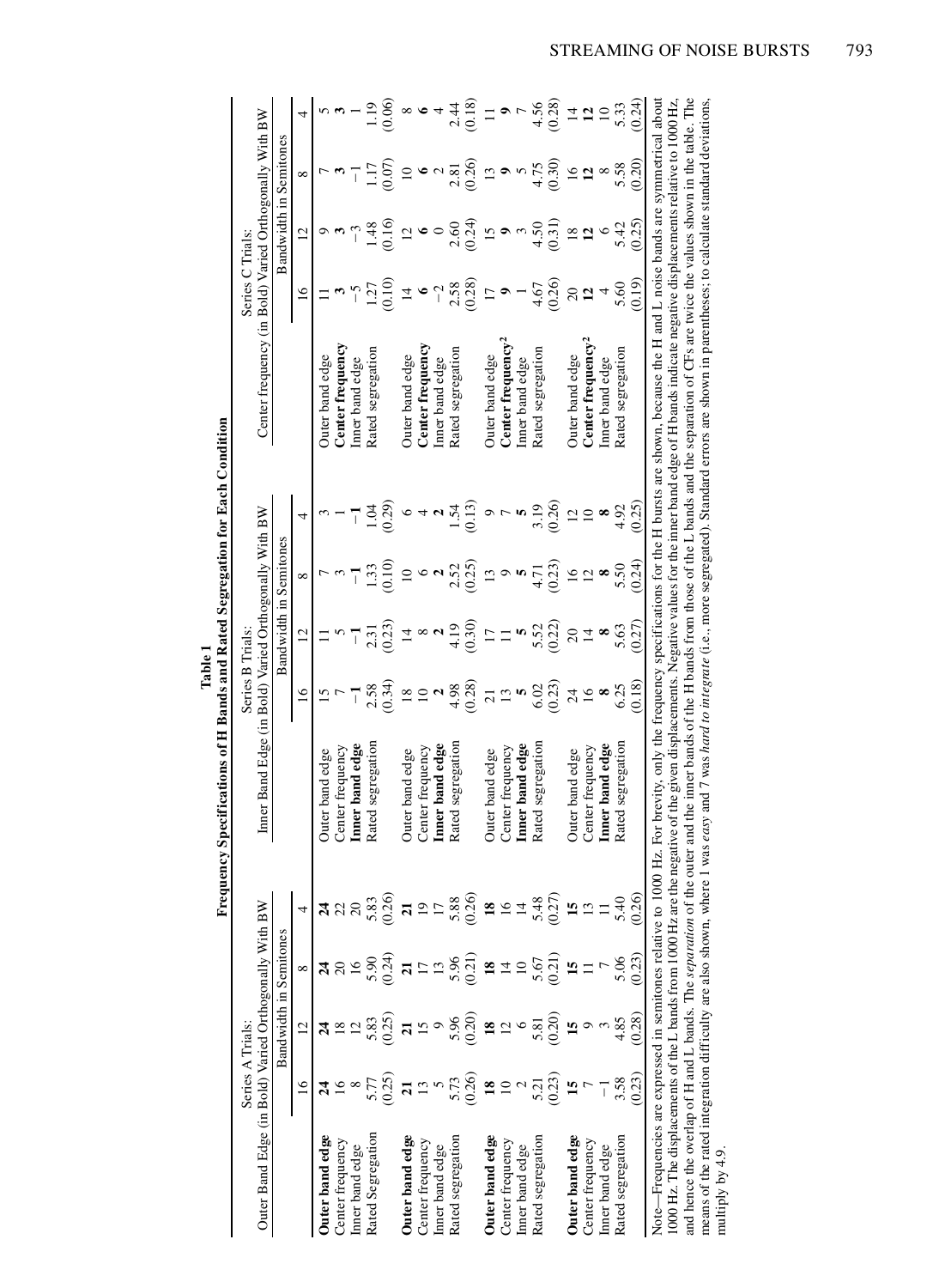

**Figure 2. Segregation, as measured by rated difficulty of integra-** $\text{tion } (1 = easy, 7 = hard), \text{ is plotted as a function of bandwidth for}$ **Series A trials (systematic variation in outer band edge), Series B trials (systematic variation in inner band edge), and Series C trials (systematic variation in center frequency). Each point represents the mean for all listeners for 1 of the 48 experimental conditions. High scores represent compelling segregation. Frequency separations are expressed in terms of the separation in semitones of H and L bursts. Hence these values are twice those in Table 1, which shows their separation from the spectral midpoint of 1000 Hz.**

icant effects of outer band edge  $[F(3,69) = 33.0, p <$ .00001], of bandwidth  $[F(3,69) = 7.8, p = .0003]$ , and of their interaction  $[F(9,207) = 5.4, p < .00001]$ . It is important to notice that in the conditions in which the effects of BW are clearest (where the separation of the band edges is 30 semitones), as BWs get *smaller*, the CF separations between H and L automatically get *larger*. We observe that the corresponding rated segregation also gets *larger*. This means that it is correlated with *CF separation* rather than with BW. So the results could be attributed to CF separation alone.

## **Series B**

Analysis of the inner band edge separation by BW (second part of Table 1 and middle panel of Figure 2) showed strong effects of inner band edge separation  $F(3,69) =$ 231.8,  $p < .00001$  and bandwidth  $[F = 114.3, p < .00001]$ , as well as their interaction  $[F(9,207) = 7.44, p < .00001]$ . The interaction seems due to the fact that the strongest effects of BW are found at the two middle levels of inner band edge separation, where CFs run from 4 to 13 semitones. Notice that in this series of conditions, BW and CF separation are positively correlated and the rated segregation is correlated with both. So, again, the results could be attributed to CF separation alone.

## **Series C**

Analysis of CF separation by BW (third part of Table 1 and lower panel of Figure 2) showed that the CF separation effect had an extremely low probability of occurring by chance  $[F(3,69) = 233.9, p < .00001]$ , but BW, which for the first time was not correlated with CF, showed no significant effect  $[F(3,69) = 0.83, p = .48]$ ; nor was there a significant CF  $\times$  BW interaction [ $F(9,207) = 0.50$ ,  $p = .87$ . Thus, when BW was uncorrelated with CF, the ANOVA showed no effect of BW on segregation, but CF separation still showed a powerful effect. Inspection of the Series C results shown in Table 1 and Figure 2 shows that the effect of CF was not only significant but also very large. If either outer band edges or inner band edges influenced segregation, then as BW increased in Series C, the correlated increase in the separation of the inner and the outer band edges should have caused a change in the responses of the listeners that would be have been interpreted as a BW effect. Unless the effects of inner and outer band edges exactly compensated for one another, a BW effect should have been observed. (Saying that they compensate for one another is equivalent to saying that only CF controls segregation.)

To get an indication of the effects of CF and BW across the three series of conditions, we ran a multiple regression analysis using CF and BW as predictor variables and the average rated difficulty of integration of each condition (called "rating") as the dependent variable. The simple correlations are as follows: CF with rating,  $r = .90$ ; BW with rating,  $r = .14$ ; and CF with BW,  $r = .00$ . (This last correlation follows mathematically from the design of the experiment.) A stepwise multiple regression showed that when CF was in the predictor equation alone, multiple *R* was .90 and the proportion of variance accounted for was  $80.5\%$  ( $t = 14.39$ ,  $p < .00001$ ). Adding the BW variable increased multiple *R* by only .01 to .91, adding only 2% to the accounted-for variance  $(t = 2.28, p = 1)$ .03). Hence the most powerful predictive effect came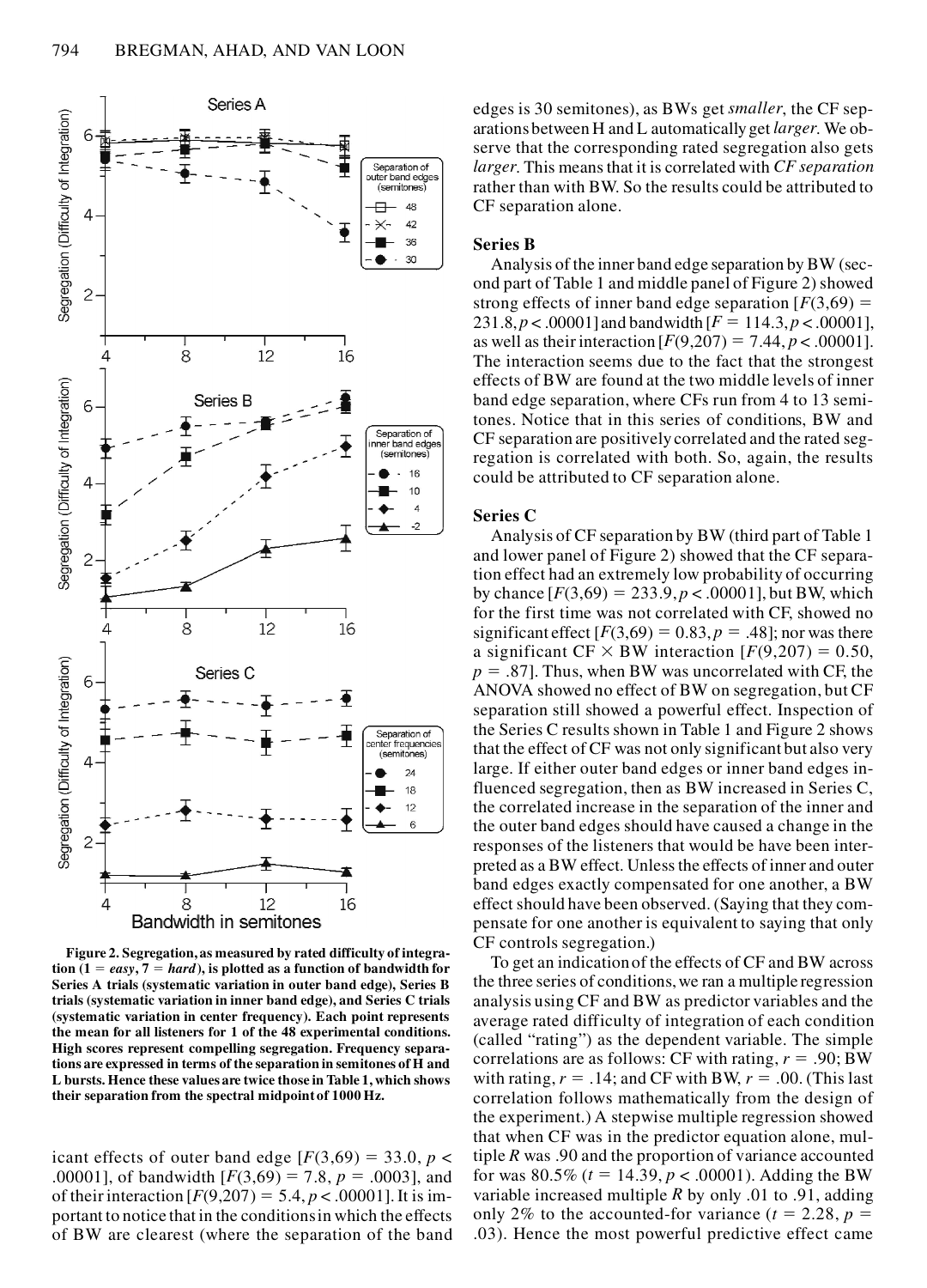

**Figure 3. Segregation, as measured by rated difficulty of inte**gration  $(1 = easy, 7 = hard)$ , is plotted as a function of center fre**quency (CF) separation in semitones. Each point represents the mean for all listeners for 1 of the 48 experimental conditions. High scores represent compelling segregation. The geometric symbols show the bandwidths; the two bursts that were alternated with each other always had the same bandwidth (in semitones).**

from CF with only a very small contribution from BW. The direction of the BW effect was such that a larger BW made it a little harder to hold on to the sequence as a single integrated stream.

The overall effects of CF on ratings can be seen in Figure 3, which plots all the ratings given for Series A, B, and C as a function of CF separation. Each point represents the mean for all listeners for one of the 48 experimental conditions. The parameter is the BW in semitones. (The fact that there is more than one condition with a given CF separation and BW, i.e., two identical symbols at the same value of X, is not a mistake, but resulted from the nonorthogonal design of the experiment.) It can be seen that the variations in BW had an inconsistent and relatively small effect. The curve is not linear on a semitone scale: There is a fairly rapid change in the ratings of difficulty of integration as CF separation increases between 8 and 24 semitones. Segregation ratings then increase more and more slowly, with an asymptote at about 6 on the 7-point scale. Even with this curvature, the correlation (which looks only at the linear component of the covariation between CF and rating of difficulty of integration) was .90.

The results for BW, then, were that in Series C, where it was manipulated independently of CF, BW showed no significant effect, but when the three series of conditions were combined in a regression analysis, it showed a weak positive correlation with segregation.

We were unable to show that looking at frequency separation in terms of inner or outer band edges was superior to viewing it in terms of CF and BW. The latter classification of the data (Series 3 conditions) gave the clearest account, leaving no interactions to explain. This suggests that the separation in frequency between two bands of noise that are flat in loudness (Fletcher-Munson corrected amplitude) between two sharp band edges can be well described in terms of CF computed on a log scale.

# **DISCUSSION**

It is not entirely clear whether the BW effect is real. In the results of Bregman et al. (1999), BW showed a significant effect on rated stream segregation ( $p < .0001$ ). This variable affected the response measure to the extent of about 1 point on a 7-point scale, whereas in the present experiment BW had a minimal effect ( $p = .48$  in the analysis of Series 3 conditions, and  $p = .03$  in the multiple regression). Recall that the effects of the BW variable in the experiment of Bregman et al. can be interpreted as resulting from differences in intensity—hence in loudness—that were introduced automatically when the H bands were made wider that the L bands in order to equate higher and lower bands on their "pitch strengths." These intensity differences could not be eliminated, due to other constraints in their experiment. In the present experiment, the widths of the H and L bands were first equalized on a log-frequency scale to equate for pitch strength, then individuallyattenuated to obtain equal RMS amplitude levels (prior to Fletcher-Munson loudness compensation). This may account for some or all of the difference between the BW results in the experiment by Bregman et al. and the present one.

Another difference between the experiment of Bregman et al. (1999) and the present one is that in the earlier experiment, the CF of a band was defined as the arithmetic mean of the band of frequencies, whereas in the present experiment, CF was defined as its geometric mean frequency (logarithmic mean frequency). In the present experiment, perceived segregation depended almost entirely on the difference in CF between L and H bands when the difference in CF was measured in semitones. However, in Bregman et al., where CF was defined as the arithmetic mean of the band, there was an effect of BW in addition to the effect of CF. Because the value of the CF for any noise band changes when we switch from an arithmetic to a geometric mean frequency, this might lead one to hypothesize that the effect of BW would not be as strong in the earlier experiment if CF were to be measured using geometric means. However, this difference in definition cannot account for the stronger BW effect in Bregman et al. for the following reason. In Bregman et al., the BWs of the L and H noises were approximately equal on a logarithmic scale. When L and H BWs are exactly equal on a logarithmic scale, the ratio of the arithmetic mean of the higher band to the arithmetic mean of the lower band is identical to the ratio of the geometric means of the same two bands. In other words, two noises whose BWs are equal on a logarithmic scale will be separated by the same number of semitones independently of whether one uses arithmetic means or geometric means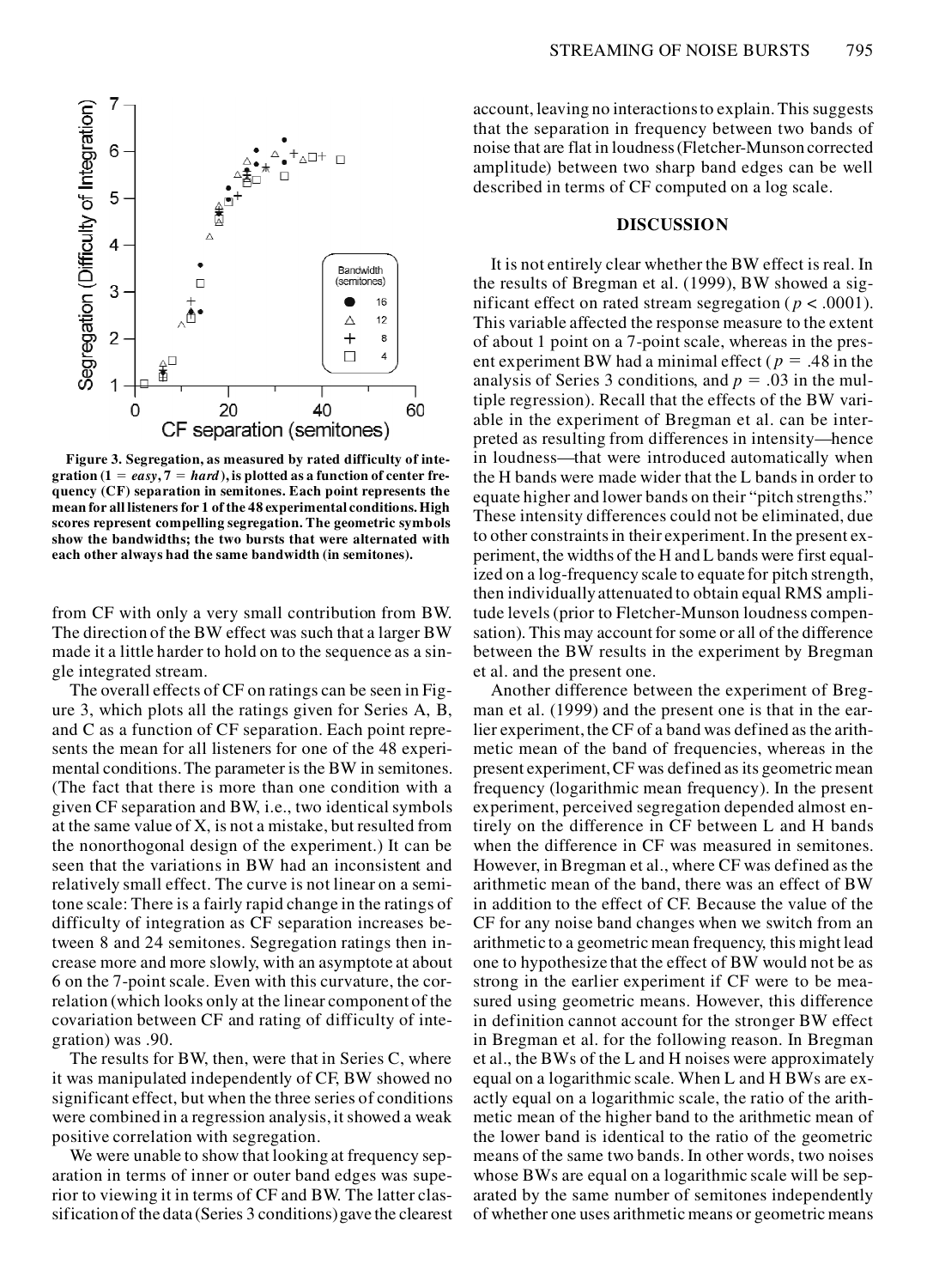to measure CF. Therefore, the small BW effect seen in Bregman et al. cannot be due to this difference in CF definition, and is more likely to be a consequence of the inequalities in the intensities of the H and L bands in that experiment, as noted.

Nevertheless, it would be interesting to determine whether a linear measure of frequency difference would provide a better or worse predictor of segregation than a logarithmic measure of frequency separation (number of semitones). Accordingly, we repeated the regression analysis using the arithmetic difference in CF (in Hz) and the arithmetic BW (in Hz) as predictors. The variance accounted for by the regression was less than in the original log-frequency (semitone scale) analysis. Multiple *R* for the linear analysis was only .837 (accounting for 70% of the variance among conditions), as compared with the value of .908 in the log-frequency analysis (accounting for 82% of the variance). Correspondingly, the correlation between the linear CF and the response measure was only .837, versus .897 in the earlier analysis. This suggests that segregation is actually controlled by some measure of frequency separation between H and L stimuli that is more closely approximated by a semitone (a log-frequency) scale than by a linear frequency scale, when noise BWs are equivalent on a log scale.

Figure 3 shows that beyond an approximately twooctave separation between the CF of high and low NBNs, there is no further increase in the difficulty of holding on to a single stream. In a review of this paper, Pierre Divenyi (personal communication, December 1998) pointed out that similar observations have been made for the discrimination of unfilled intervals between two tones of different frequencies (Divenyi & Danner, 1977) and for the detection of gaps between narrow-band noise-burst markers (Formby, Barker, Abbey, & Raney, 1993). The similarity suggests to Divenyi that all these observations may be looking at the same process: frequency integration in temporal processing.

A final point of interest is a comparison of the effects of frequency separation upon stream segregation for narrow-band noises (sharply peaked, falling off by 48-dB/ octave on both high and low sides) and pure tones. Some of the conditions of Dannenbring and Bregman (1976) permit such a comparison. Table 2 shows the relevant conditions, reproduced from that paper. The scores were ratings on a 14-point scale running from 1 (*very confident one stream*) to 14 (*very confident two streams*). There were two values of frequency separation: 200 Hz (3.2 semitones) and 1000 Hz (19 semitones); for the tones, this was the separation between their actual frequencies, and for the noise bands, the separation between their spectral peaks. There were two different values of interstimulus interval (ISI), the duration of the silence between the end of one sound and the start of the next: namely 15 and 30 msec. There were also two values of stimulus onset asynchrony (SOA)—the time from the onset of one sound to the onset of the next: namely 135 and 185 msec. For each of the resulting four combinations of ISI with SOA, the increase in frequency separation between the high and low sounds caused the segregation to become stronger. This effect was at least as strong, overall, for noise bursts as for pure tones (see the final column of Table 2). However, the timing factors seemed to interact differently with frequency separation for the noises and the tones. For an SOA of 135 msec, the effects of frequency separation seemed to be much stronger for noise bursts than for pure tones. However, for an SOA of 185 msec, the effects of frequency separation seemed to be stronger for the tones than for the noise bursts. Any explanation for this discrepancy awaits further research.

In conclusion, we were able to account for the segregation of H and L noise bands quite well by the separation between their CFs, where CF is defined as the halfway point, in log frequency, between the upper and lower band edges. However, it is important to recognize the limitations of this finding. Our signals were idealizations of natural noise bursts. It is not obvious that one could predict the integration or segregation of sequences of noises encountered in everyday life by knowing only their CFs on a log scale. For example, the spectra of our noise bands were flat between band edges and therefore were symmetrical in log frequency around the CF (prior to loudness equalization). There was also no energy in the signal outside these bands. We do not yet know how to get a measure for nonflat spectra that would be as good a predictor as CF was in the present experiment. Nor do we know whether such a CF measure is even relevant in cases in which each spectrum has more than one peak in it.

|                    |              | Table 2<br><b>Results From Dannenbring and Bregman (1976)</b> |              |              |       |
|--------------------|--------------|---------------------------------------------------------------|--------------|--------------|-------|
|                    |              | ISI 15 msec                                                   |              | ISI 30 msec  |       |
|                    | SOA 135 msec | SOA 185 msec                                                  | SOA 135 msec | SOA 185 msec | M     |
| Noise conditions   |              |                                                               |              |              |       |
| 1,000 with 1200 Hz | 3.95         | 5.85                                                          | 2.35         | 1.85         | 3.50  |
| 1,000 with 3000 Hz | 12.45        | 10.25                                                         | 11.35        | 5.45         | 9.88  |
| Tone conditions    |              |                                                               |              |              |       |
| 1,000 with 1200 Hz | 7.60         | 3.20                                                          | 6.30         | 2.65         | 4.93  |
| 1,000 with 3000 Hz | 10.55        | 10.40                                                         | 10.40        | 9.10         | 10.11 |

Note—Shown are listeners' average judgments of stream segregation for alternation of narrow-band noises and alternation of pure tones, using a rating scale in which  $1 = \text{very confident one stream}$  and  $14 = \text{very content}$ *fident two streams*.